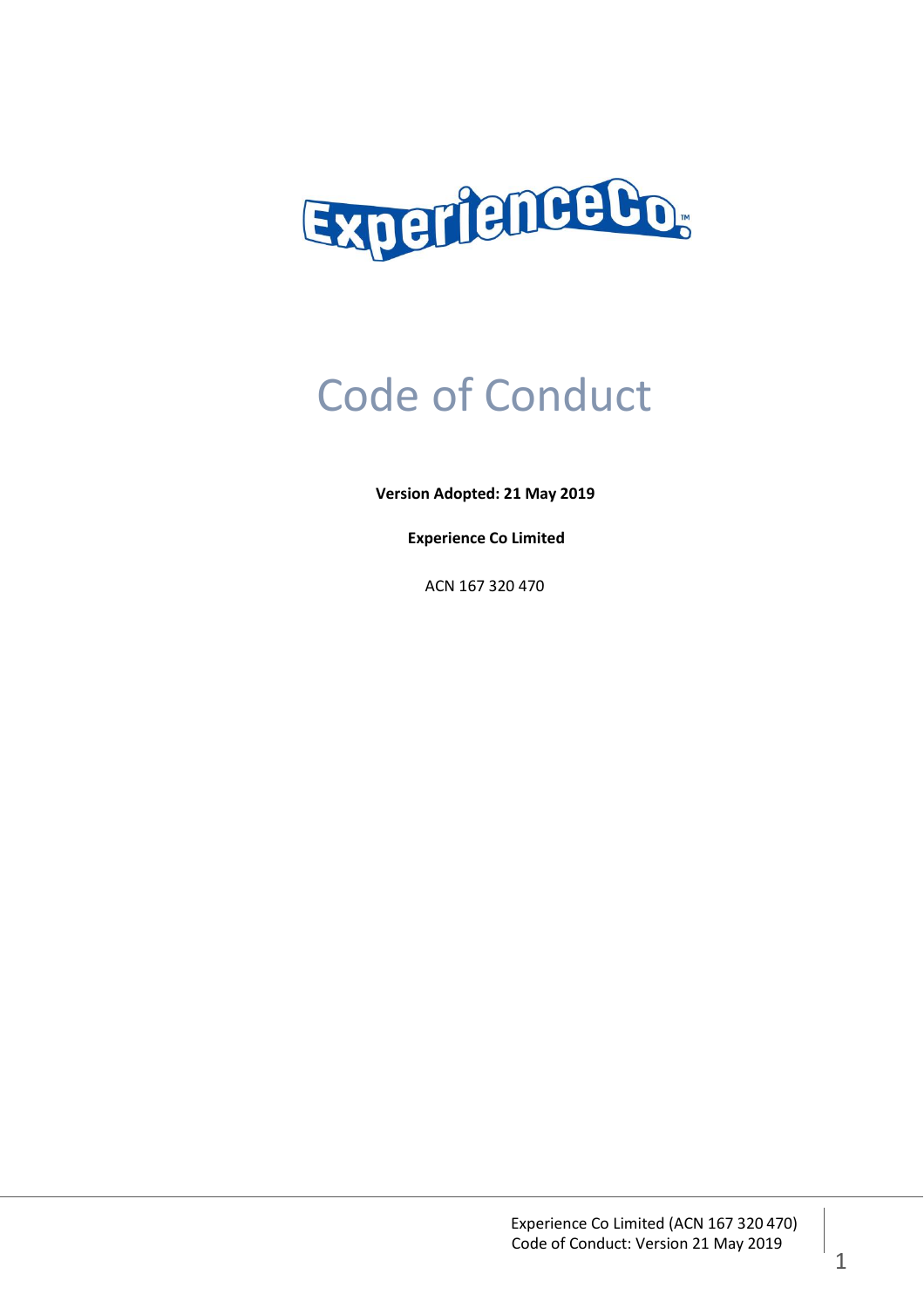## 1. CONTENTS

| 1.  |  |
|-----|--|
| 2.  |  |
| 3.  |  |
| 4.  |  |
| 5.  |  |
| 6.  |  |
| 7.  |  |
| 8.  |  |
| 9.  |  |
| 10. |  |
| 11. |  |
| 12. |  |
| 13. |  |
| 14. |  |
| 15. |  |
| 16. |  |
| 17. |  |
| 18. |  |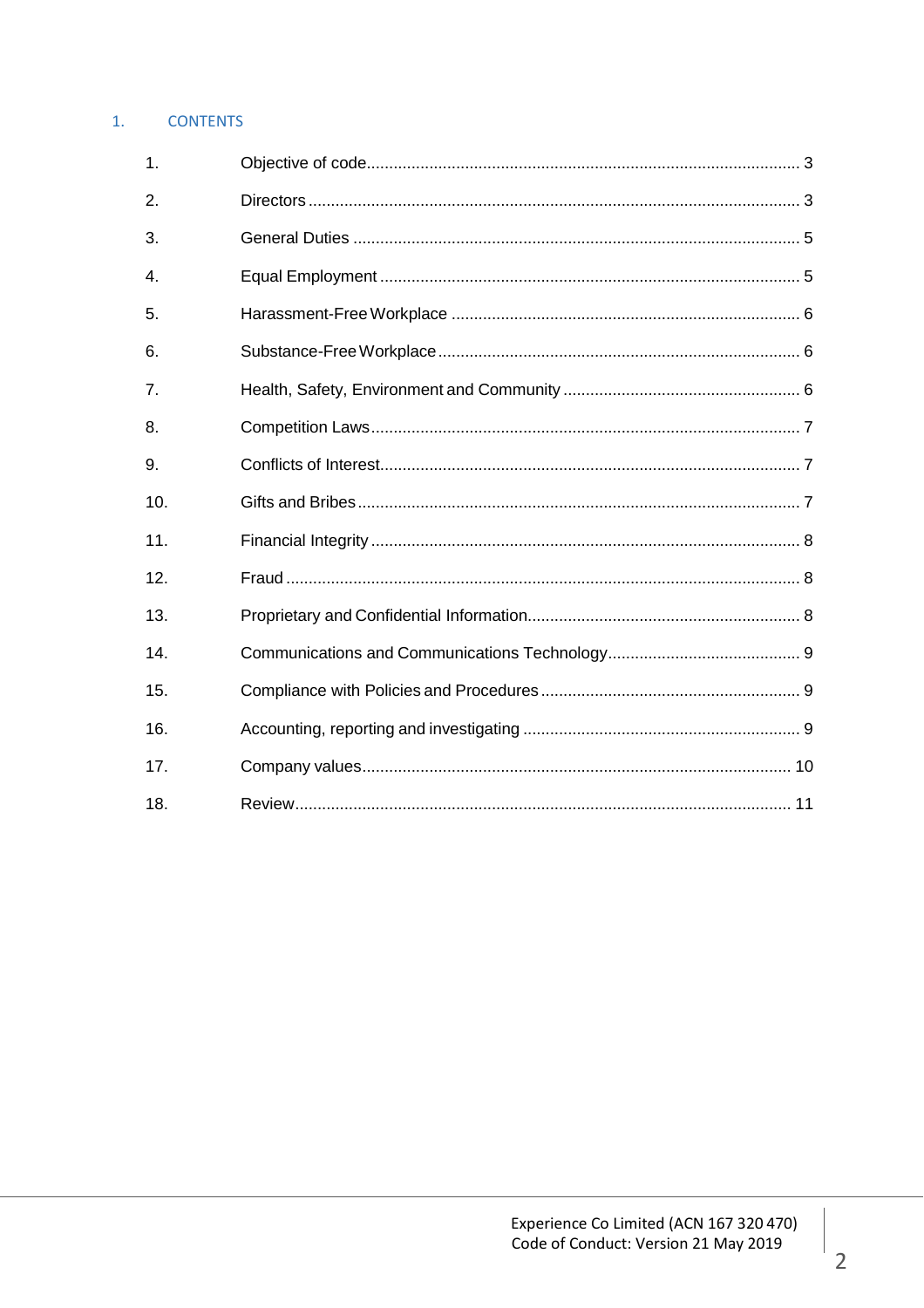## 1 OBJECTIVE OF CODE

- 1.1 This Code of Conduct sets out the guidelines Directors, employees and contractors of Skydive the Beach Group Limited or its subsidiaries (Group or the Company) are required to follow in performing their duties with a view to enabling them to achieve the highest possible standards in the discharge of their obligations and to assist them to achieve best practice in corporate governance.
- 1.2 This Policy is divided into two parts. Clause 2 below relates to Directors obligations only. The rest of this Policy applies to all Directors, employees and contractors of the Company.

#### 2. DIRECTORS

- 2.1 Directors Obligations
	- (a) A Director has an obligation to comply at all times with the spirit and the principles of this Code of Conduct as well asthe law.
	- (b) The Board recognises that each Director and the Board collectively takes on important legal and ethical responsibilities, as well as a commitment to uphold the values of good corporate citizenship in both individual conduct and corporate actions. These responsibilities, and this commitment, are highlighted by this Code. Directors have considered this Code of Conduct and are bound by it.
- 2.2 General duties of Directors
	- (a) Directorsmust:
		- (i) act in accordance with the law and in good faith in the best interests of the Company and for a proper purpose;
		- (ii) act in the interests of the shareholders as a whole and, wherever possible, avoid any actual or potential conflict of interest;
		- (iii) exercise reasonable care and diligence;
		- (iv) not make improper use of information; and
		- (v) not make improper use of their position.
- 2.3 Personal interests and conflicts of interest of Directors
	- (a) No Director may allow any personal interest, or the interest of any associated person, to prejudice their conduct in respect of any Board or Committee discussion or decision.
	- (b) A Director must avoid to the extent reasonably possible (reasonableness to be judged from the Company's perspective) any conflict between the best interests of the Company and the Director's own personal interests or those of any third party. Every Director must, as soon as they become aware of them, make the Board aware of all actual or potential conflicts of interest that they mayhave.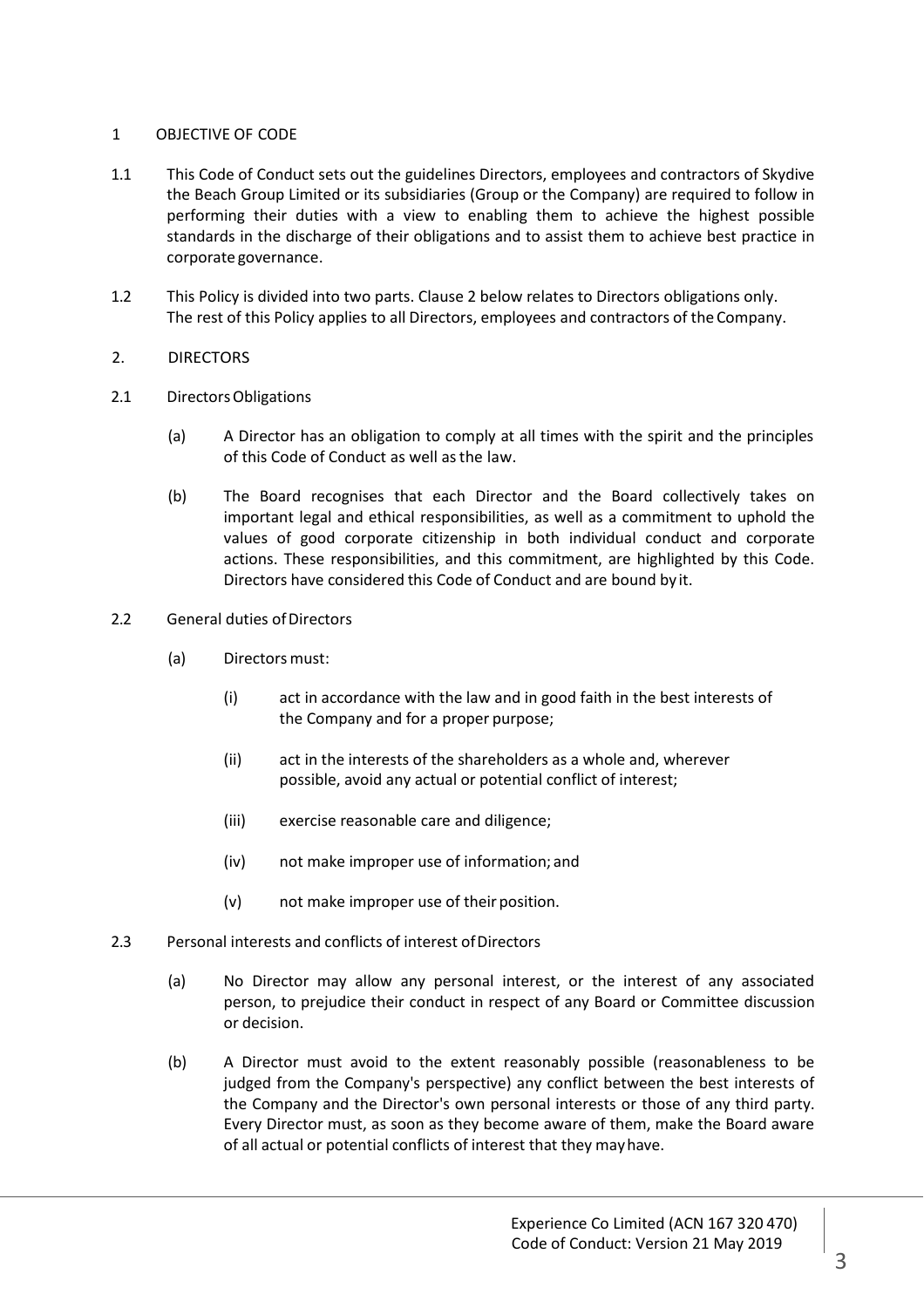- (c) A Director with a conflict of interest must not vote on any related resolution. A Director who has any conflict of interest in a matter must not be present at a meeting of the Board while the matter is being considered without the express permission of the non-interested Directors. A personal interest may be either direct or indirect and may be either pecuniary or otherwise.
- (d) A Director will not be taken to have a conflict of interest only because the Director holds shares or other securities issued by the Company.
- (e) Papers relevant to any matter on which there is an actual or potential or perceived conflict of interest by a Director may at the Chairman's discretion not be provided to the Director concerned.
- 2.4 Improper use of information, property, position or opportunities byDirectors
	- (a) A Director must not make improper use of or take advantage of information, property, position or opportunities acquired as aDirector.
	- (b) Directors are prohibited from making improper use of or taking advantage of information, property, position or opportunities acquired by virtue of their position as a Director to gain, directly or indirectly, any personal advantage or any advantage for any other person that may compete with or cause detriment to the Company or the Company group.
- 2.5 Directors andconfidentiality
	- (a) Directors must observe confidentiality regarding all Board matters and all confidential information received by a Director in the course of the exercise of their duties.
	- (b) All information received by a Director in the course of fulfilling Board duties must be regarded as confidential and remains the property of the Company. Confidential information is not limited to information that may be regarded as price sensitive and extends to (by way of example only) information that might reasonably be considered of use or of interest to suppliers or competitors of theCompany.
	- (c) A Director may not disclose confidential information, or knowingly allow confidential information to be disclosed, to any other person unless that disclosure has been authorised by the Chairman or is required by law to bedisclosed.
	- (d) All discussions and resolutions of the Board must likewise be treated as confidential and not disclosed, or allowed to be disclosed, in content or substance, to persons who are not Directors except in caseswhere disclosure:
		- (i) has been authorised by the Chairman;or
		- (ii) is required by law.
	- (e) Authorisation by the Chairman will be presumed where and to the extent that Board or Committee minutes convey, either expressly or implicitly, an intent that disclosure may or should be made to third parties.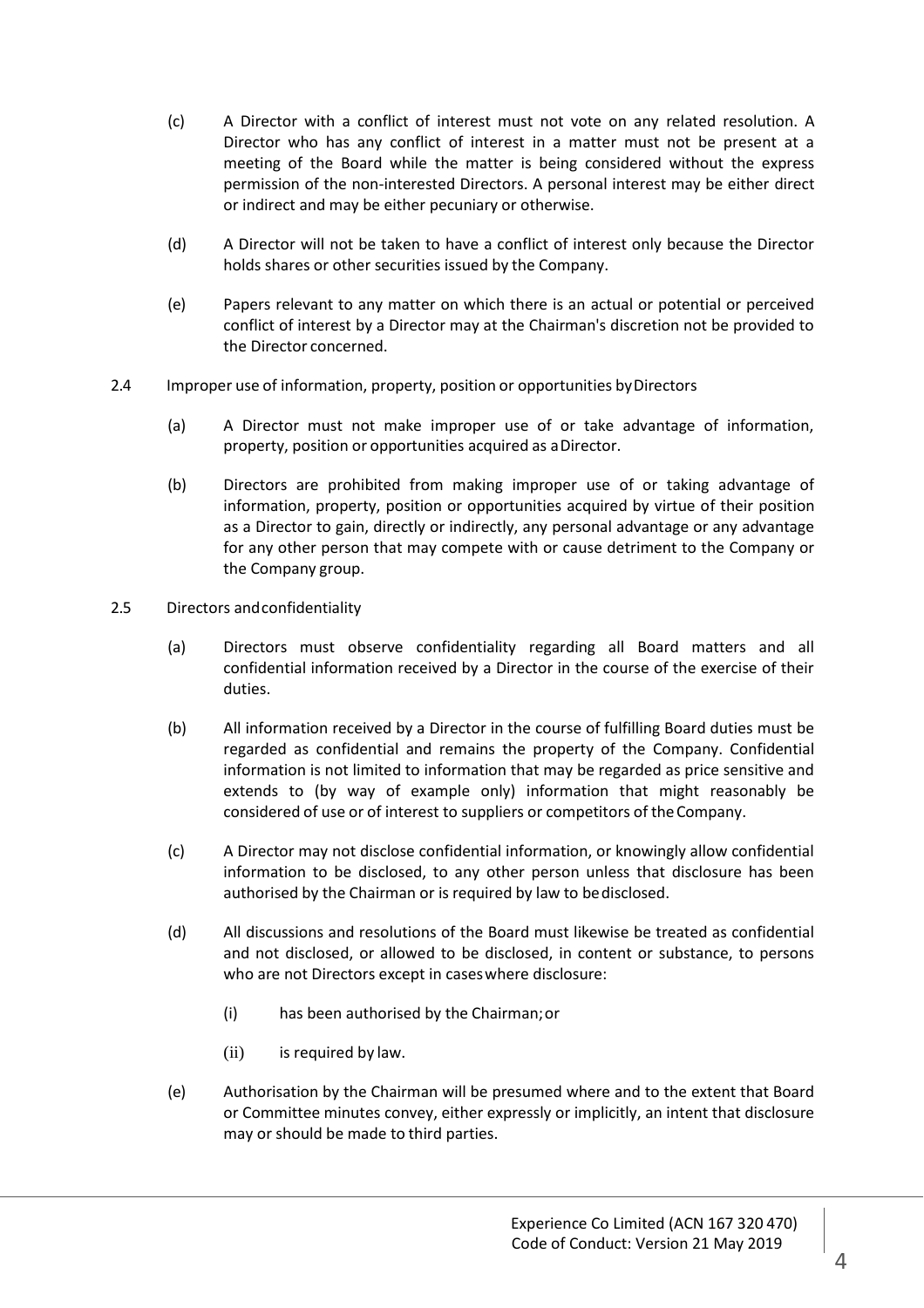- (f) Any Director in any doubt as to their obligations of confidentiality or in relation to any matter of disclosure should consult with the Chairman prior to making any disclosure. A Director may also seek independent advice in accordance with the Company's policy.
- 3. GENERAL DUTIES
- 3.1 Application

The remainder of this Policy sets out the obligations with which all Directors, employees and contractors of the Company must comply.

## 3.2 General duties

All Directors, managers, employees and contractors of the Company must:

- (a) actively promote the highest standards of ethics and integrity in carrying out their duties for the Company;
- (b) deal with the Company's customers, suppliers and competitors and each other with the highest level of honesty, fairness and integrity and observe the rule and spirit of the legal and regulatory environment in which the Companyoperates;
- (c) disclose any actual or perceived conflicts of interest of a direct or indirect nature of which they become aware and which could compromise in any way the reputation or performance of the Company;and
- (d) respect confidential information acquired in the course of the Company's business which is not in the public domain and not divulge such confidential information to any person unless specific authorisation is given for disclosure by the Chief Executive Officer or disclosure of the information is required by law.
- 4. EQUAL EMPLOYMENT
- 4.1 The Company expects that all employees and contractors will treat one another with respect and dignity.
- 4.2 Equal opportunity and fair treatment extends to all employees. The Company specifically prohibits discrimination on the basis of age, colour, disability, ethnicity, marital or family status, national origin, race, religion, sex, sexual orientation, or any other characteristic protected by law. These principles extend to all employment decisions,including:
	- (a) recruiting, hiring, and training; and
	- (b) promotions, pay, andbenefits.

All of these types of decisions are based on the individual applicant's or employee's qualifications as they relate to the particular job.

(c) In addition to complying with Equal Employment Opportunities (EEO) laws, the Company is committed to compliance with all other applicable civil rights, human rights, environmental and labour laws. The Company is committed to providing an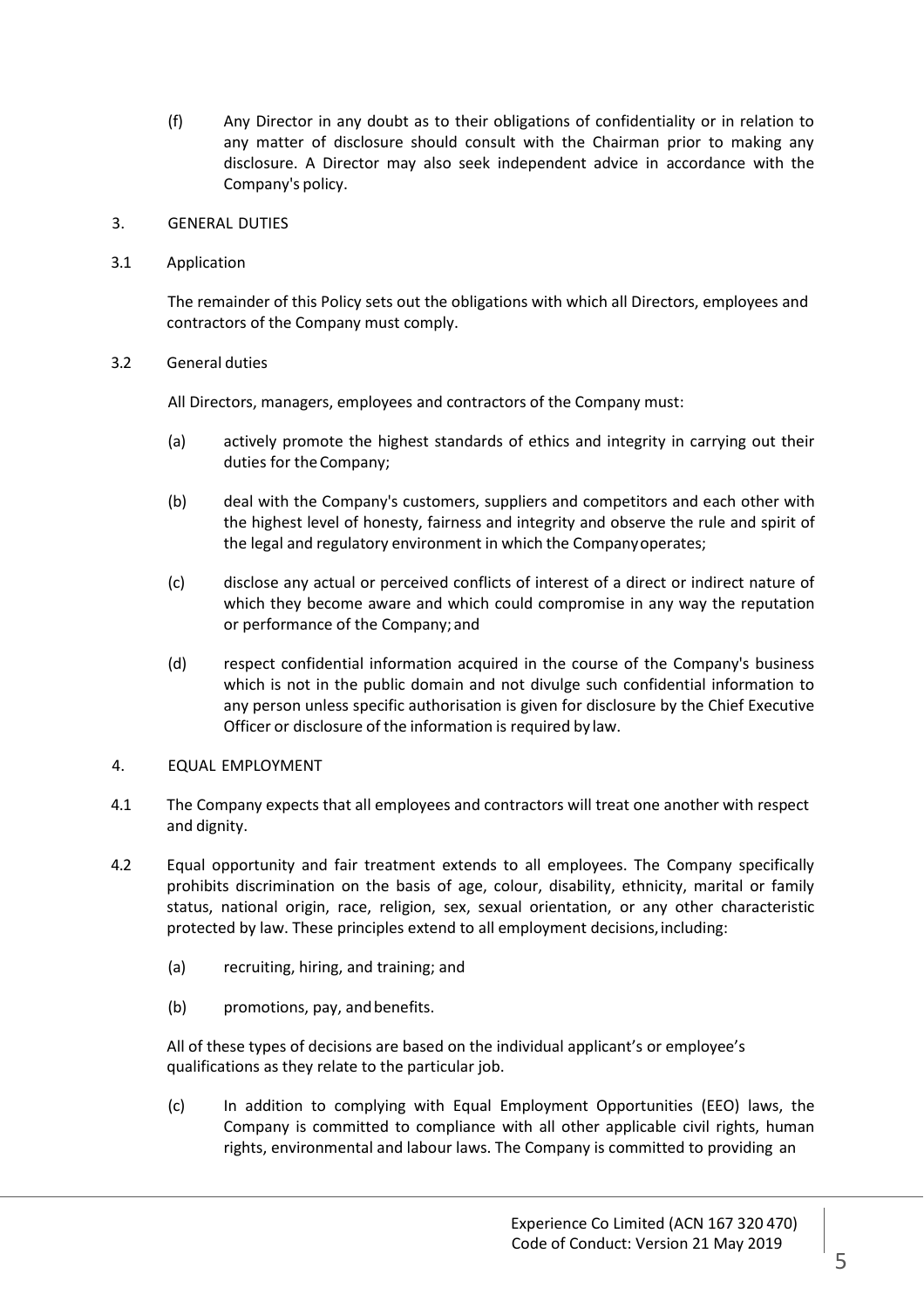environment that values diversity with a conscious desire to achieve understanding, respect, inclusion and continuous learning.

#### 5. HARASSMENT-FREE WORKPLACE

- 5.1 Promoting teamwork and excellence demands a working environment that is free from discrimination, harassment, or other intimidating personal behaviours. All group Companies are committed to maintaining a professional and harassment-free working environment – places where employees act with respect for one another and for those with whom we do business.
- 5.2 The following behaviour is expressly prohibited:
	- (a) unwelcome conduct whether verbal, physical, or visual that is based on a person's protected status, such as race, colour, religion, sex, age, national origin, citizenship status, disability, sexual orientation, veteran status, or any other protected status;
	- (b) bullying, intimidation, harassment, abusive language, physical aggression, deliberately causing injury to another or any disorderly conduct or malicious disturbance. This includes intimidation or harassment of others;
	- (c) sexual harassment. This includes unwelcome sexual advances, request for sexual favours, as well as other physical, verbal, or visual conduct based onsex when:
		- (i) submission to the conduct is an explicit or implicit term or condition of employment; or
		- (ii) the conduct has the purpose or effect of unreasonably interfering with the individual's work performance or enjoyment of the employment or workplace by creating a hostile, offensive, or intimidating working environment.

Sexual harassment is conduct based upon sex, whether directed toward a person of the same or opposite sex.

#### 6. SUBSTANCE-FREE WORKPLACE

Substance abuse – whether alcohol or drug abuse – poses a serious threat to the safety, health, and productivity of our organisation, employees, and customers. The Company has drug and alcohol policies that extends to all locations and applies to employees, contractors, vendors, customers, and guests. All Directors, employees and contractors must comply with these policies.

#### 7. HEALTH,SAFETY,ENVIRONMENTANDCOMMUNITY

- 7.1 Having a safe workplace is one of the most important benefits we offer to our employees and their families. The Company is committed to ensuring a safe working environment for all employees.
- 7.2 While compliance with all applicable laws, regulations, and record-keeping requirements is mandatory, the Company seeks to exceed the minimum legal standards. It is our intent to avoid all injuries and to be recognised as an industry leaderin safety.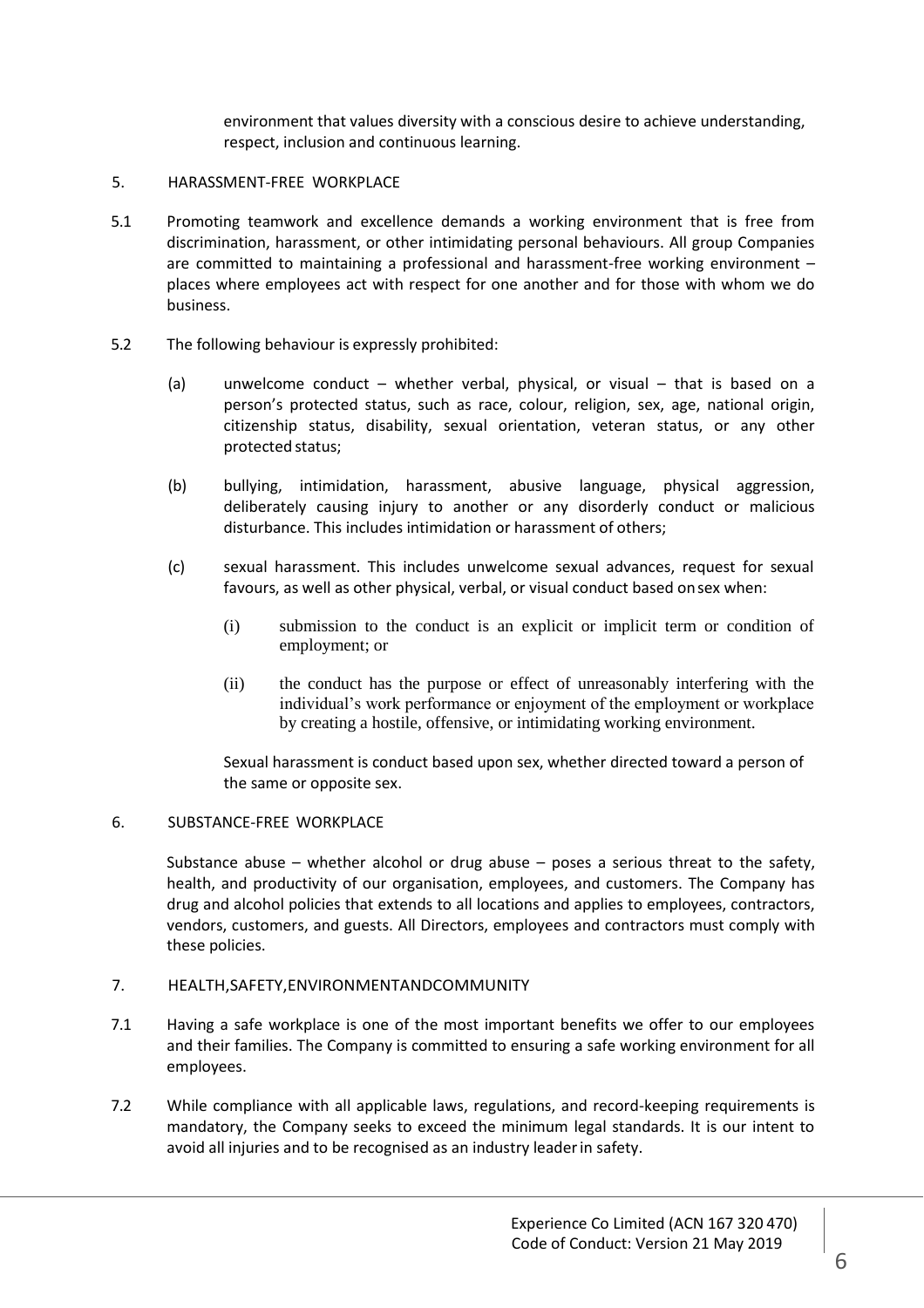7.3 The Company conducts its operations in a manner that conserves and protects natural resources and environments. All Company entities conduct their operations in compliance with applicable environmental laws and regulations in the jurisdictions where we do business.

#### 8. COMPETITION LAWS

All Directors, employees and contractors of the Company must comply with Competition laws. All Directors, employees and contractors are prohibited from:

- (a) discussing with a competitor prices, costs, production, products and services, bidding practices, other non-public business matters, sales territories, distribution channels or customers;
- (b) restricting the right of a customer to sell or lease a product or service at or above a certain price; or
- (c) colluding with our competitors.

## 9. CONFLICTS OF INTEREST

- 9.1 Employees of the Company make business decisions every day. All business decisions and any related action must be based on the needs of the Company – not on personal interests or relationships. It is essential that all Directors, employees and contractors of the Company avoid even the appearance of conflicts of personal interest and those ofthe business.
- 9.2 For purposes of this policy, a conflict of interest is any interest that conflicts with the purpose, policies, or operations of your service with the Company. A conflict includes what a reasonable person might view as a potential conflict. Conflicts relate equally to business relationships and personal activities.
- 9.3 It is an obligation of all employees and contractors of the Company to avoid a conflict of interest whether that interest is a commercial, financial or personal conflict of interest.

## 10. GIFTS AND BRIBES

- 10.1 It is inadvisable to give a gift or favour, or to accept a gift or favour from anyone with whom the Company does business.
- 10.2 It is prohibited to give to, or receive a gift from, an Australian or foreign government official.
- 10.3 The Company requires employees to disclose any business gift, favour or entertainment (other than reasonable business meals), given or received, that has a value of more than AUD\$50. This policy extends to contractors, vendors, suppliers, and customers, as well as to entities or individuals currently doing or seeking to do business with any Groupentity.
- 10.4 Acceptance of any bribe or improper payment or favour is prohibited. In addition to cash payments, bribesinclude:
	- (a) kickbacks or kickbackschemes;
	- (b) unexplained rebates; and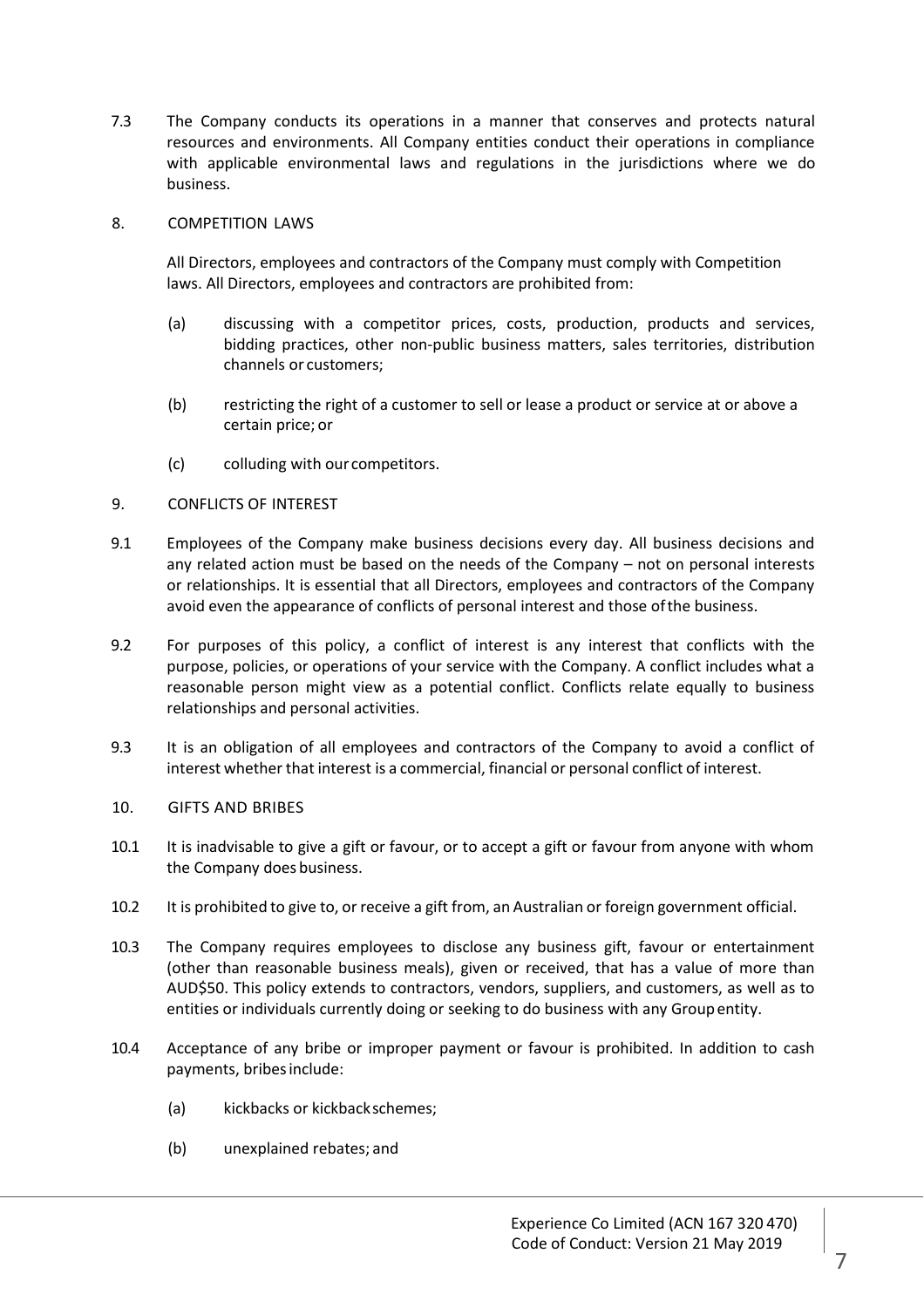- (c) payments for advertising or other disguised allowancesor expenses.
- 10.5 The Company complies with the Australian anti-bribery legislation. Among other things, this prohibits employees from bribing any public official, government, or other individual – regardless of nationality or local custom – to secure any concession, contract, or favourable treatment for the Company or any of its entities or the employee. Bribes include any kickbacks or other unlawfulpayments.
- 11. FINANCIAL INTEGRITY
- 11.1 The Company has stringent financial accounting procedures that are overseen by management, the Audit and Risk Committee and the externalauditor. Therefore:
	- (a) use of Company or any Group company funds or assets for any unethical purpose, including for the advantage of others, or to cause loss to the Company or the Group is prohibited. No undisclosed funds or assets of the Company or any Group company have, or will be, maintained or established for anypurpose;
	- (b) no false entries may be made in the books or records of the Company or any Group company for any reason;
	- (c) no payment on behalf of the Company or any Group company may be made or approved on the understanding that it will or might be used for something other than the stated purpose.
- 12. FRAUD
- 12.1 Fraud or the act or intent to cheat, trick, steal, deceive, or lie is both dishonest and, in most cases, criminal. Acts of fraud are subject to strict disciplinary action, including summary dismissal and possible civil and/or criminal action. All Directors, employees and contractors of the Company are prohibited from committing fraud or engaging in fraudulent behaviour.
- 13. PROPRIETARY AND CONFIDENTIAL INFORMATION
- 13.1 The Company's business information is very valuable and needs to be protected. All Directors, employees and contractors are expected to respect the company's proprietary and confidential information by:
	- (a) maintaining strict confidentiality of confidential information provided to you; and
	- (b) not sharing that information with anyone even a co-worker who does not need to know about it.
- 13.2 Confidential information provided to the Company in good faith by our customers and suppliers must be treated with the same degree of confidentiality as the Company's information.
- 13.3 The obligations of confidentiality extend beyond your employment or contract with the Company. Even after the termination of employment or contract, you may not disclose or in any way provide confidential information to others.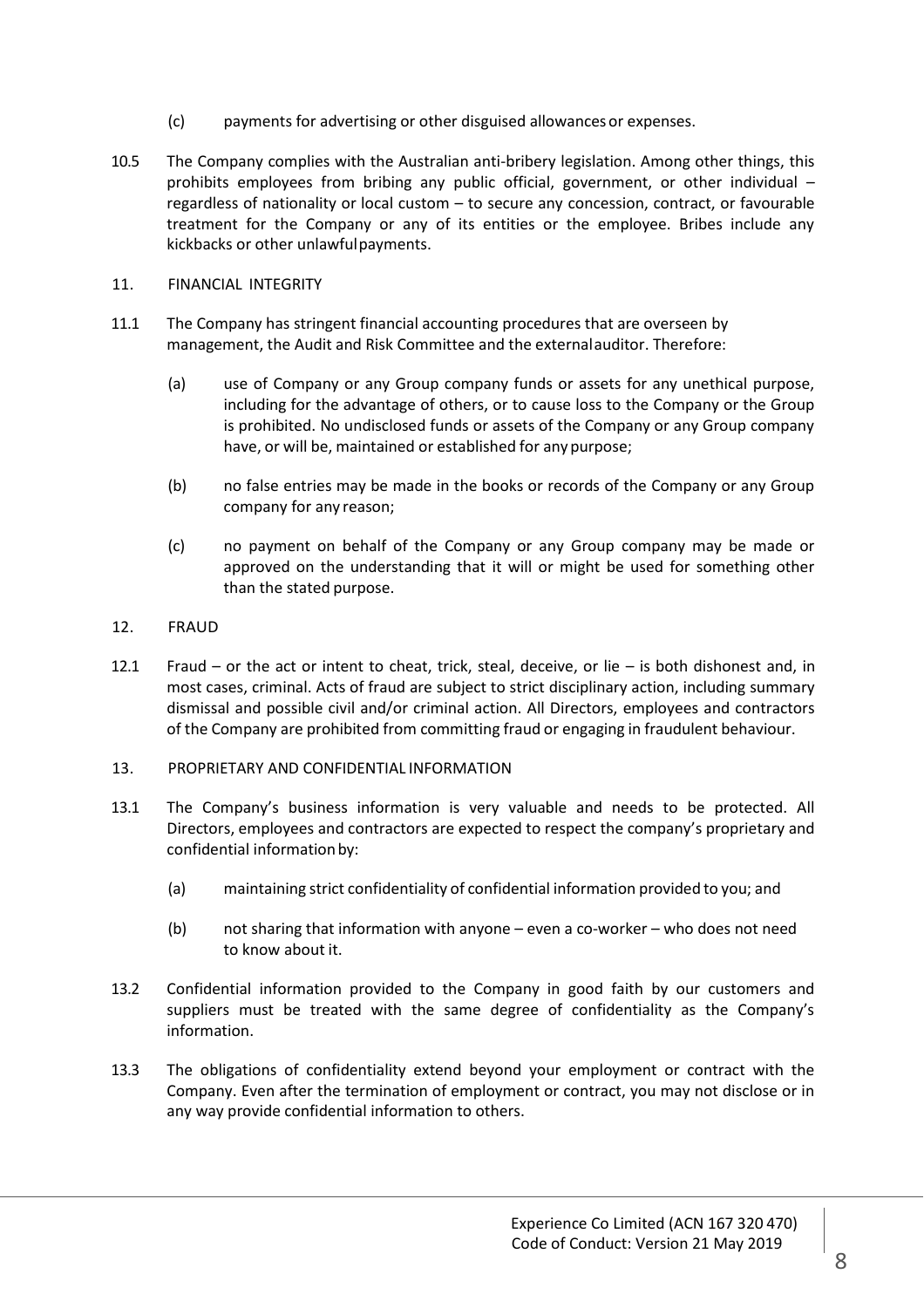- 13.4 Any technical innovation, discovery, system design, or technical enhancement that an employee or contractor designs or conceives while employed or engaged by the Company are the sole property of the Company.
- 14. COMMUNICATIONS AND COMMUNICATIONSTECHNOLOGY
- 14.1 All Directors, employees and contractors of the Company are required to comply with the Group Shareholder Communications Policy. No Director, employee or contractor may otherwise make comments to the media or submit a story for publication in the media.
- 14.2 All communications data and information sent or received using company property, is company property and not a private communication. The Company owns and controls access to all communication equipment, including computers, software, e-mail, voicemail, texts, conferencing equipment, and office supplies. The Company reserves the right to monitor all communications, including Internet, telephone and mobile phoneusage.
- 14.3 Communication must not:
	- (a) contain pornographic or offensive material, discriminatory or harassing language or derogatory references to age, colour, disability, ethnicity, marital or family status, national origin, race, religion, sex, sexual orientation, or any other characteristic protected by law; or
	- (b) otherwise violate this Code of Conduct, including the sections relating to Conflicts of Interest and Disclosure of Confidential Information.
- 14.4 The Company's company property  $-$  its buildings, vehicles, equipment, and supplies  $-$  is in place to enable employees and contractors to perform the business-related duties that each position requires. The use of company property is for the sole purpose of conducting business-related tasks.
- 15. COMPLIANCE WITH POLICIES AND PROCEDURES

All Directors, employees and contractors of the Company must comply with the Company's policies and procedures in place from time to time. Failure to comply with the Company's policies may result in disciplinary action including dismissal or termination of contract of services. Note that Contractors are not subject to employee related policies and procedures.

- 15.1 All Directors, employees and contractors of the Company must comply with the Company's policies and procedures in place from time to time. Failure to comply with the Company's policies may result in disciplinary action including dismissal or termination of contract of service. Note that Contractors are not subject to employee related policies and procedures.
- 16. ACCOUNTING, REPORTING ANDINVESTIGATING
- 16.1 Each Director, manager and employee is responsible for reporting to the Chief Executive Officer or the Company Secretary (who will advise the Chief Executive Officer unless the notification involves the Chief Executive Officer personally) any breaches, or possible or likely breaches, of this Code of Conduct that they commit or of which they become aware.
- 16.2 The Company Secretary and the Chief Executive Officer each must notify promptly the Chairman of the Audit and Risk Committee of any report of any breach of this Code of Conduct.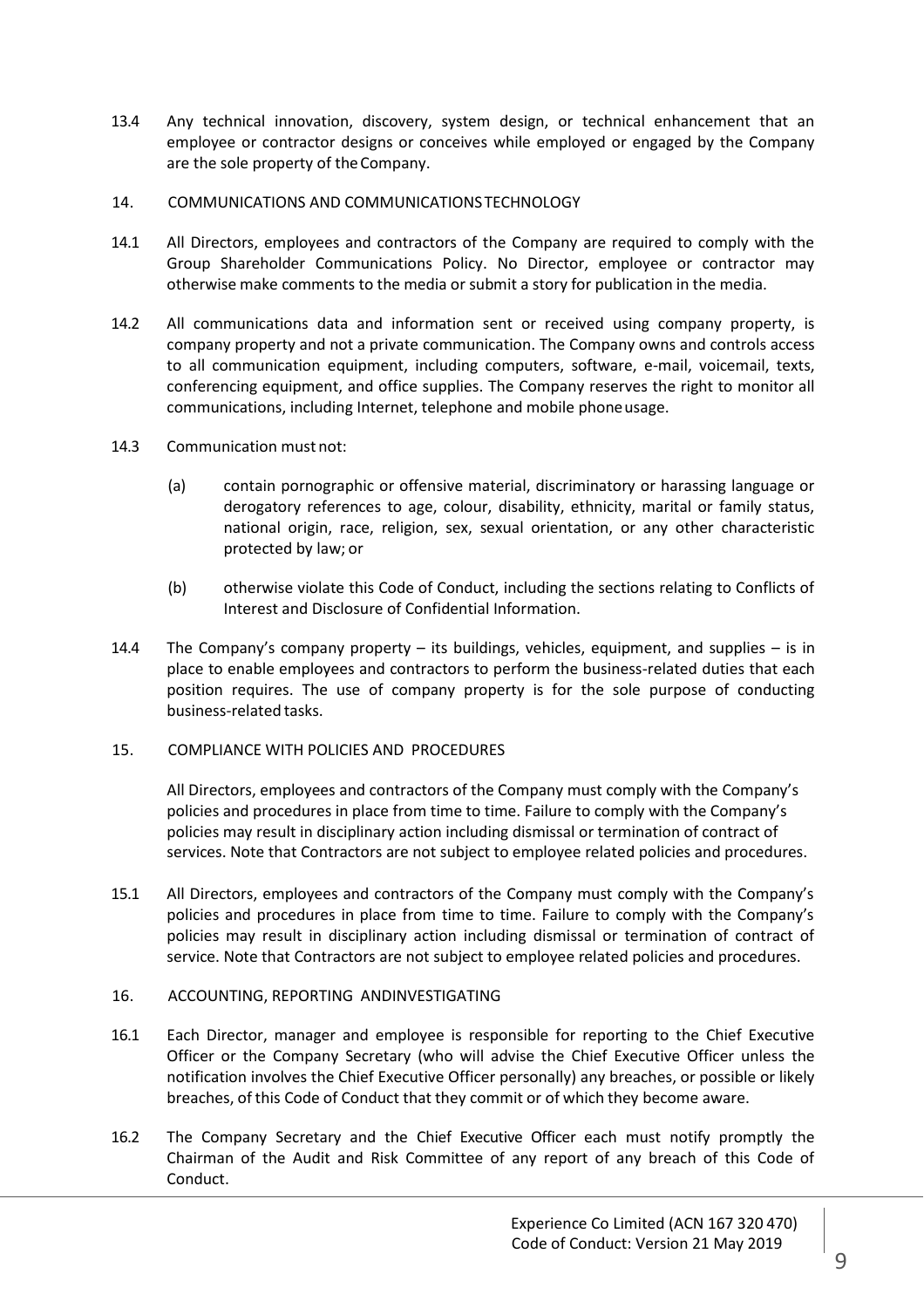- 16.3 The Chairman of the Audit and Risk Committee must:
	- (a) refer to the Committee for investigation any reported breach of this Code of Conduct; and
	- (b) report to the Board any confirmed or probable breach of this Code of Conduct and recommend action for the Board to take in response tosuch breach.
- 16.4 If the Audit and Risk Committee considers a breach of this Code of Conduct involving a member of the Committee, that member must not be present while the matter, including any recommendations the Committee may make to the Board, is being considered by the Committee.
- 16.5 The Board shall determine whether or not any breach of this Code of Conduct has occurred. The Board will take into consideration any findings and recommendations of the Audit and Risk Committee.
- 16.6 A Director is entitled to address the Board in respect of any report made to the Board by the Audit and Risk Committee regarding a breach of this Code of Conduct by that Director but the Director must not be present during any Board deliberations concerning the matter including about any action the Board may take in respectof a breach.
- 16.7 If a breach of this Code of Conduct occurs, appropriate disciplinary and remedial action will be taken. Depending on the nature of the breach, the action taken may range from providing training, coaching and counselling, through to formal warnings or termination.

## 17. COMPANY VALUES

- 17.1 All Directors, employees and contractors of the Company must comply and actively promote compliance with applicable laws and regulations and must not engage in conduct likely to bring the Company or a group member of the Company into disrepute.
- 17.2 The primary responsibility of the Directors, employees and contractors of the Company is to the Company's shareholders as a whole. In addition, Directors, employees and contractors of the Company should, where appropriate, have regard also to the interests of other stakeholders and must promote fair dealing by all employees with the Company's customers, suppliers, competitors and employees. In particular, the Directors, employees and contractors of the Company recognise and respect:
	- (a) the natural and social environment in which the Company carries on its activities;
	- (b) the rights of individuals regarding privacy, and private and confidential information; and
	- (c) occupational health and safety issues relevant to the nature of the Company's business and activities.
- 17.3 Directors, employees and contractors of the Company will co-operate fully in the implementation of Board decisions. Notwithstanding the other provisions of this Code of Conduct, nothing in this Code of Conduct will prevent a Director, employee or contractor from exercising their legal rights or performing their legalobligations.